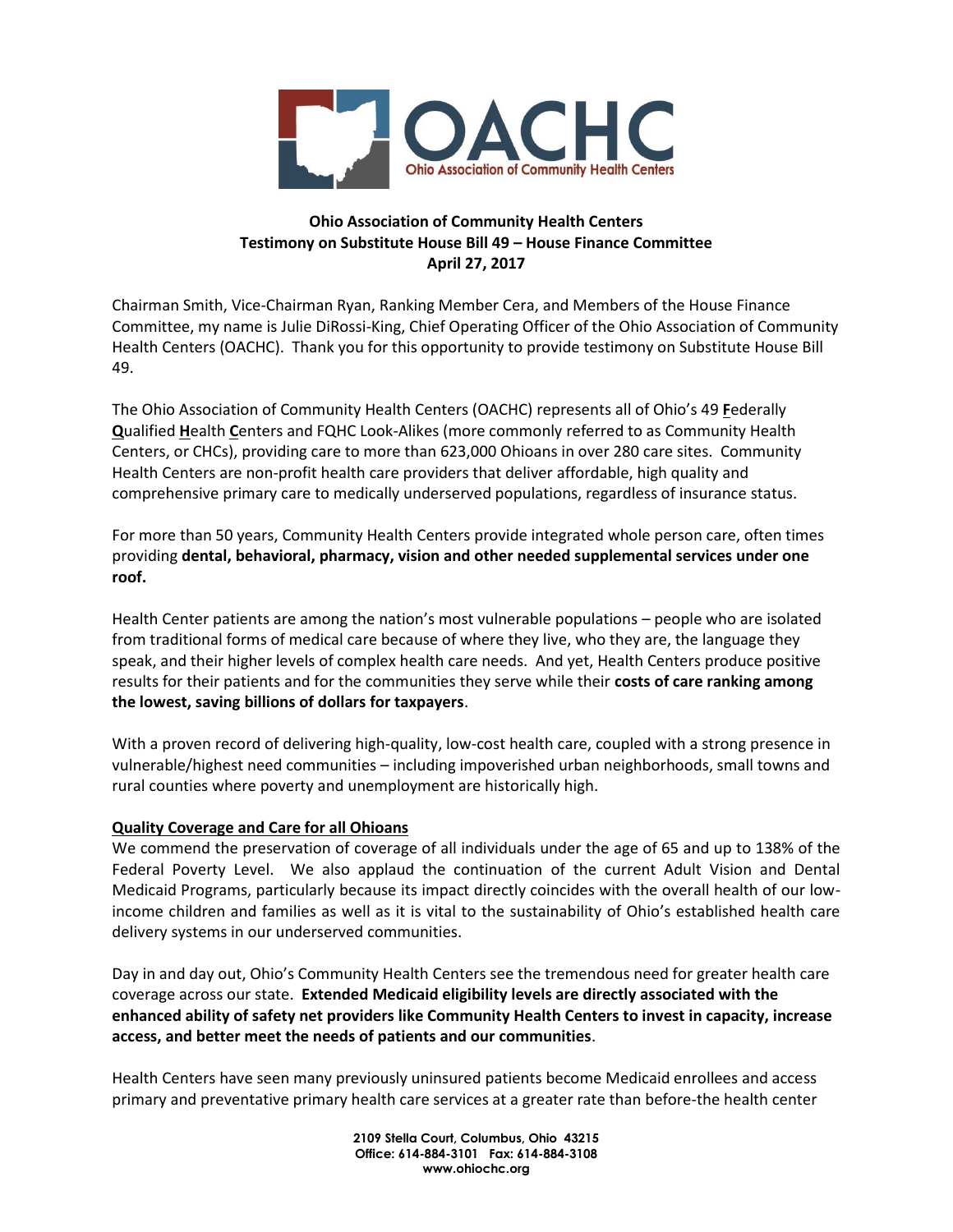experience reflects the results of Ohio's Group VIII study released last year. Thanks to a greater number of patients accessing coverage, **Health Centers have invested in more patient capacity through a greater number of locations, expanded hours of operation and higher staffing levels for clinicians and other personnel**.



# **2013-2015 Ohio Community Health Centers Statistics | Medicaid Expansion Impact:**

- **•** 13% increase in patients
- 11% increase in access points (Health Center sites)
- 20% increase in dental sites
- 22% increase in Health Center staff/jobs
- Over 80% of Health Centers now offer MAT

For Community Health Centers, increased coverage has meant hiring more staff, standing up more places to access care, and more people seeking care for chronic conditions at the right time, and in the appropriate primary care setting. Without the continuation of that coverage, the gains made in the state regarding access to quality primary care will be in jeopardy.

We believe that providing health care coverage to additional people will save the state money over the long term and immediately begin to change the lives of many Ohioans. **People without insurance who don't have access to primary and preventative care get more sick, do not treat their chronic diseases and end up costing the entire system far more than if they were covered and managed through Medicaid and sought appropriate care at the right time and in the appropriate cost-effective primary care setting.** 

**Moreover, in a recent** *American Journal of Public Health* **study, the authors found that Community Health Centers save, on average, \$2,371 (or 24%) in total spending per Medicaid patient when compared to other providers,** mainly due to patients having fewer ER visits and reduced spending on

> **2109 Stella Court, Columbus, Ohio 43215 Office: 614-884-3101 Fax: 614-884-3108 www.ohiochc.org**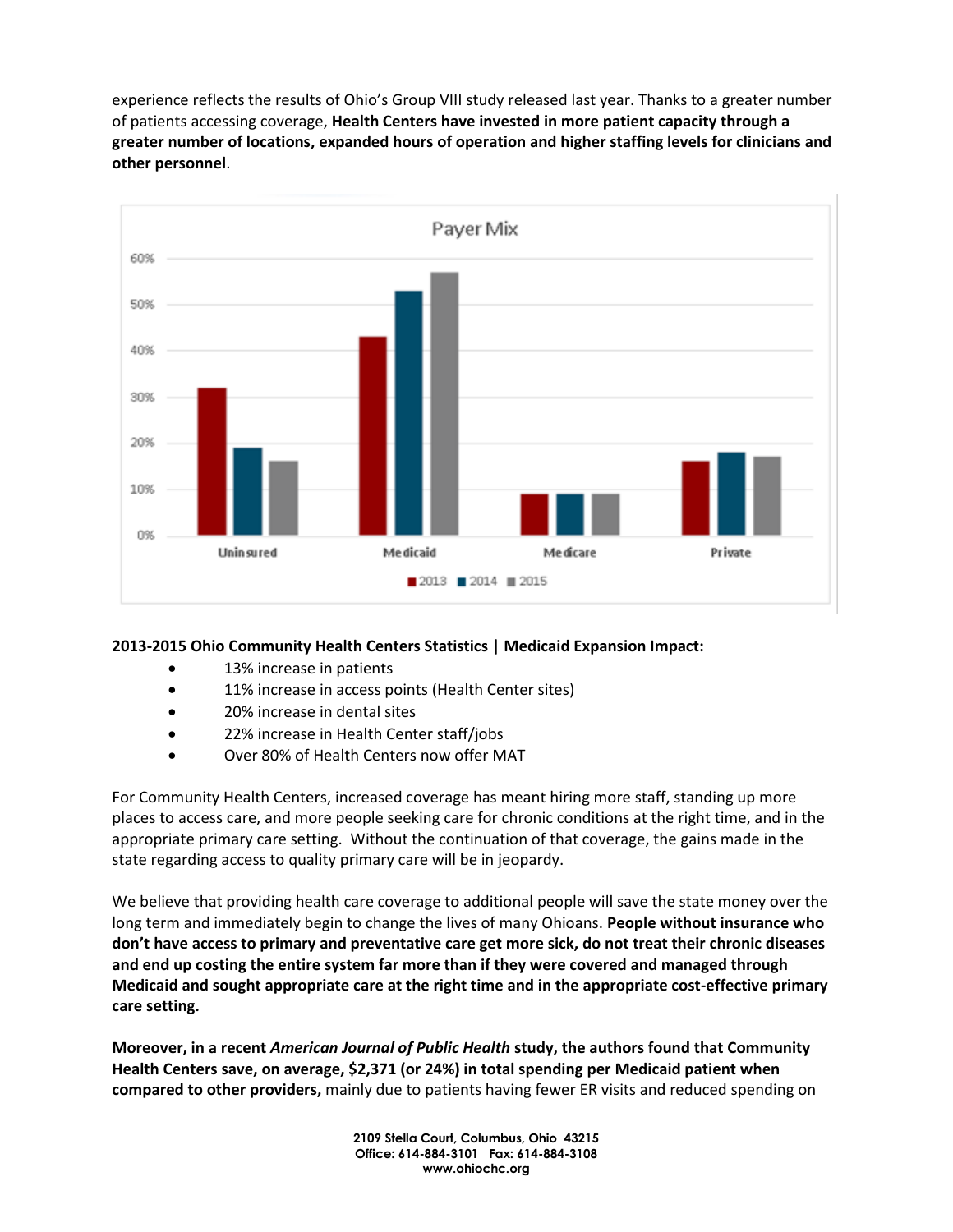inpatient and specialty care. This represents a tremendous cost-savings that Health Centers generate across the health care delivery system for a comparatively modest investment. Community Health Centers deliver results through the effective management of primary care and chronic disease management, notably in the form of lower total spending.

#### **Fighting Ohio's Opioid Epidemic**

According to a report published in 2016 by the Centers for Disease Control and Prevention (CDC), 78 Americans die every day from opioid overdoses. In 2014, six out of every ten drug overdose deaths involved opioids. Further noted by the report is that, as the number of prescription opioids sold in the U.S. almost quadrupled between 2000 and 2014, the number of deaths due to opioid overdose also quadrupled. Coupled with a surge in heroin overdoses, prescription opioid pain relievers are a primary factor in the increasing rate of deaths due to drug overdose. And in Ohio specifically, **unintentional drug overdoses caused the death of 3,050 Ohioans in 2015, making it the leading cause of injury-related death.** Further, the number of overdose deaths has increased by approximately 20% in each of the last 2 years.

A bright spot for Ohioans was the extension of coverage through the Medicaid Program. Ohio's Community Health Centers have been supported as such to improve and expand the delivery of substance abuse services in an integrated primary care/behavioral health model with a specific focus on Medication-Assisted Treatment (MAT) of opioid use disorders in underserved populations. Currently, **more than 80% of Community Health Centers** offer this critical treatment to curb opioid misuse and abuse, coupled with intensive counseling services. In large part, this **growth and focus is because of the resources and access that the extension of Medicaid has offered** to both Health Centers and those fighting the disease of addiction.

We applaud the investment to combat this terrible tide of addiction. This, along with the reauthorization of the Medicaid Program in Ohio, will allow Community Health Centers to remain fully engaged to offer addiction treatment services, along with physical health care, that those fighting this addiction so desperately need so they can focus and stay on the recovery path.

As Community Health Centers position themselves to be at the forefront of the fight against opioid abuse in underserved communities, several key factors - operational and cultural - must be considered in order to properly address substance use disorders. At the top of this list is workforce shortages.

### **Support and Growth for Front Line Providers**

According to the American Academy of Family Physicians, various studies and projections show a current and predicted worsening primary care physician shortage. With nearly 209,000 primary care physicians in 2010, the United States will require almost 52,000 additional primary care physicians by 2025. Coupled with the United States not only facing a shortage but also a maldistribution of primary care physicians, this deficit is of particular concern given that the elderly population continues to grow, and **many rural, poor, and minority communities remain medically underserved**. However, fewer medical school graduates are choosing primary care as a specialty today than in the past.

The above statement is true not just for physicians, but for many primary care providers. Progress is being made to find students, but there is a growing shortage of clinical sites in which to train them. Recognizing that need, Community Health Centers, along with the Administration and the General Assembly, created the FQHC Primary Care Workforce Initiative (PCWI) during the FY16-17 operating budget.

> **2109 Stella Court, Columbus, Ohio 43215 Office: 614-884-3101 Fax: 614-884-3108 www.ohiochc.org**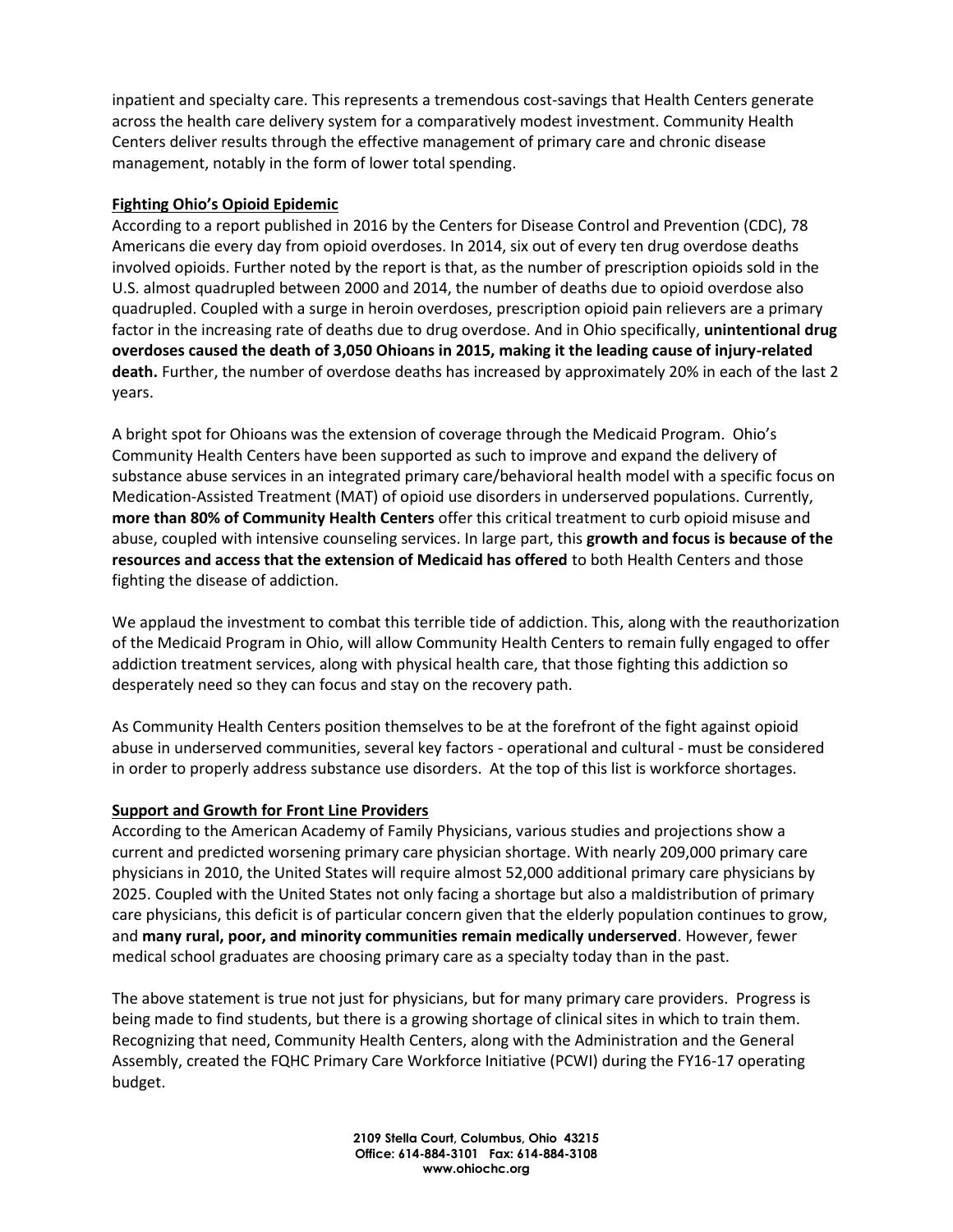This line item, housed in the Department of Health, is **the only primary care workforce strategy in the state.** The funds are used to provide a stipend to the Community Health Centers who bring on primary care students (medical and dental students, APNs, PAs, and behavioral health) for a rotation to expose students to advanced Primary Care Medical Homes in practice and provide a standardized, high-quality educational experience. Checks and balances are built into the program to ensure quality clinical rotations are provided in that only Community Health Centers nationally recognized as a Patient Centered Medical Home are eligible to participate, and the stipend to the Health Center is only awarded if the student has a quality experience and rates their experience 4 out of 5 or higher in their student evaluation. This Program helps account for the loss of productivity associated with precepting. The data for the first year of the program is below, and while data is not yet available for year two (which concludes at the end of SFY 17), all indicators are that it will significantly exceed these numbers, projecting 1200+ primary care students (bringing the biennium total to 2000+ students precepted).

## **PCWI Year 1 Data Summary (July 1, 2015-June 30, 2016):**

883 Total Students Precepted

- 423 Medical students
- 275 Advanced Practice Nursing Students
- 101 Dental students
- 59 Behavioral Health students
- 25 Physician Assisting students

Ohio's Community Health Centers stand ready to expand access to high quality, affordable primary and preventive care to underserved Ohioans, and bring needed health care professionals who will stimulate economic activity in some of our most economically hard-pressed communities.

HB 49 As Introduced reduced funding for the program (ODH Line 440-465) by 10% from the current biennium (\$2.43M per FY, compared with the line fully funded at \$2.68M per FY) for the PCWI. Substitute House Bill 49 now applies the across the board 1.5% cut to this line, bringing down the total funding to \$2.38M per year for the upcoming biennium. We estimate these cuts to mean more than 200 fewer primary care students will receive their clinical rotations in Ohio's Health Centers over the coming biennium. Now, more than ever before, we must grow our primary care workforce, not remove capacity to do so in this workforce shortage area, particularly for Ohio's most underserved areas.

In addition to the funding cuts, Substitute HB 49 also maintains the new language which inserts an additional mandate to the PCWI Line. This new language mandates dollars be diverted from the PCWI line to implement new recruitment and retention activities, over and above the PCWI. The Department has shared with us their intention to divert dollars from the PCWI Line to support dentist loan repayment. While we fully support the goals of recruitment and retention, and specifically loan repayment programs that incentivize providers to work in underserved areas, there are existing and supported Loan Repayment programs better suited for this purpose, and as such, we respectfully request this new mandate be struck. It is important to note, Sub HB 49 doubles (100% increase, from \$20 to \$40 – Line 65744 of Sub HB 49) the funding that flows from dental licensure registration fees to finance the Ohio Dentist Loan Repayment Program. Diverting funding from the PCWI Line to support dental loan repayment is duplicative, and potentially harmful to the stability of the PCWI program. This mandate language has no limits as to how much funding can be diverted away from PCWI to other recruitment and retention activities, and as such, causes strong concern with regard to the viability of PCWI.